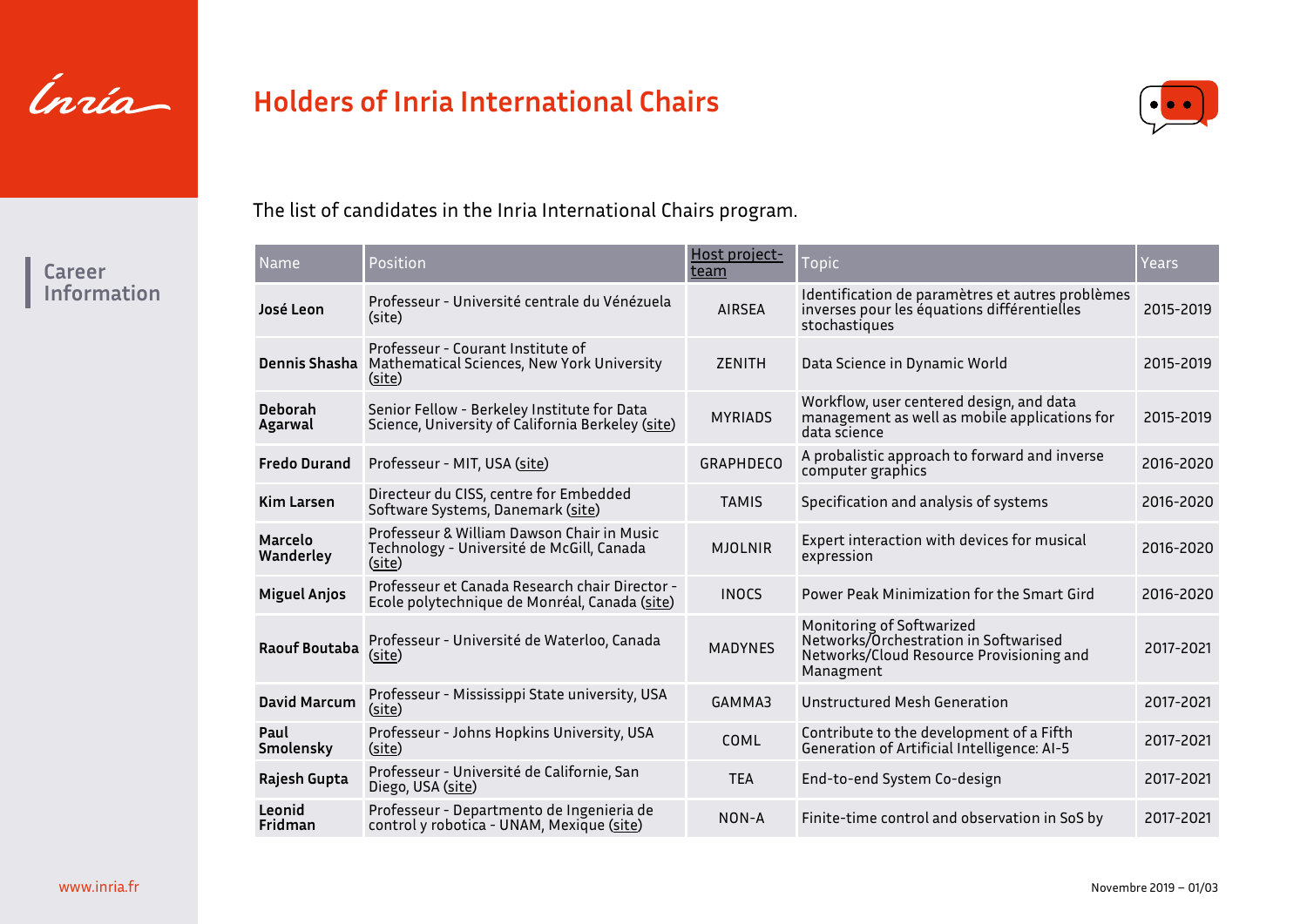

# **Holders of Inria International Chairs**



**Career Information**

| Name                         | Position                                                                                                                                               | Host project-<br>team     | <b>Topic</b>                                                                                             | Years     |
|------------------------------|--------------------------------------------------------------------------------------------------------------------------------------------------------|---------------------------|----------------------------------------------------------------------------------------------------------|-----------|
| Joanna<br>Mcgrenere          | Professeur - Department of Computer Science<br>- université British Columbia, Vancouver<br>Canada (site)                                               | <b>FX-SITU</b>            | Personalization through Co-Adaptive Human-<br>Computer Interaction                                       | 2017-2021 |
| Catherine<br><b>Plaisant</b> | Senior Research Scientist - Human-Computer<br>Interaction Lab, Université de Maryland, Etats-<br>Unis (site)                                           | <b>AVIZ</b>               | Visual Analytics for Exploratory Data Analysis                                                           | 2018-2022 |
| Frédéric<br>Valentin         | Chef du Département - Computational and<br>Mathematical Methods, LNCC (Laboratoire<br>National de Calcul Scientifique) Petropolis,<br>Brésil (site)    | <b>NACHOS</b>             | Innovative Multiscale Numerical Algorithms for<br>Wave/Matter Interaction Models at Nanoscale            | 2018-2022 |
| Warwick<br>Tücker            | Directeur du Département de Mathématiques,<br>Université d'Uppsala, Suède (site)                                                                       | ARIC                      | Attracteur de Hénon et sur des intégrales<br>abéliennes liées aux 16e problème de Hilbert                | 2018-2022 |
| Rémi Abgrall                 | Professeur, Université de Zurich, Suisse (site)                                                                                                        | CARDAMOM                  | Numerical approximation of complex PDEs &<br>Interaction between modes, schemes, data and<br><b>ROMs</b> | 2019-2023 |
| Ian Akyildiz                 | Directeur du Broadband Wireless Networking<br>Lab School of Electrical and Computer<br>Engineering, Georgia Institute of Technology,<br>Atlanta (site) | <b>FUN</b>                | CONNEXIO: Heterogeneous Molecular<br>Communication for Internet of Bio-NanoThin                          | 2019-2023 |
| Jean-Luc<br>Guermond         | Professeur, Department of Mathematics, Texas<br>A&M, College Station, USA (site)                                                                       | <b>SERENA</b>             | Curved H(div), H(curl) elements, and<br>magnetohydrodynamics & Approximation of<br>hyperbolic systems    | 2019-2023 |
| <b>Edward Lank</b>           | Professeur, University of Waterloo, Canada<br>(site)                                                                                                   | LOKI                      | Rich, Reliable Interaction in Ubiquitous<br>Environments                                                 | 2019-2023 |
| Sean Meyn                    | Professeur, Department of Electrical and<br>Computer Engineering, University of Florida,<br>USA (site)                                                 | DYOGENE/<br><b>SIERRA</b> | Distributed Control and Smart Grid                                                                       | 2019-2023 |